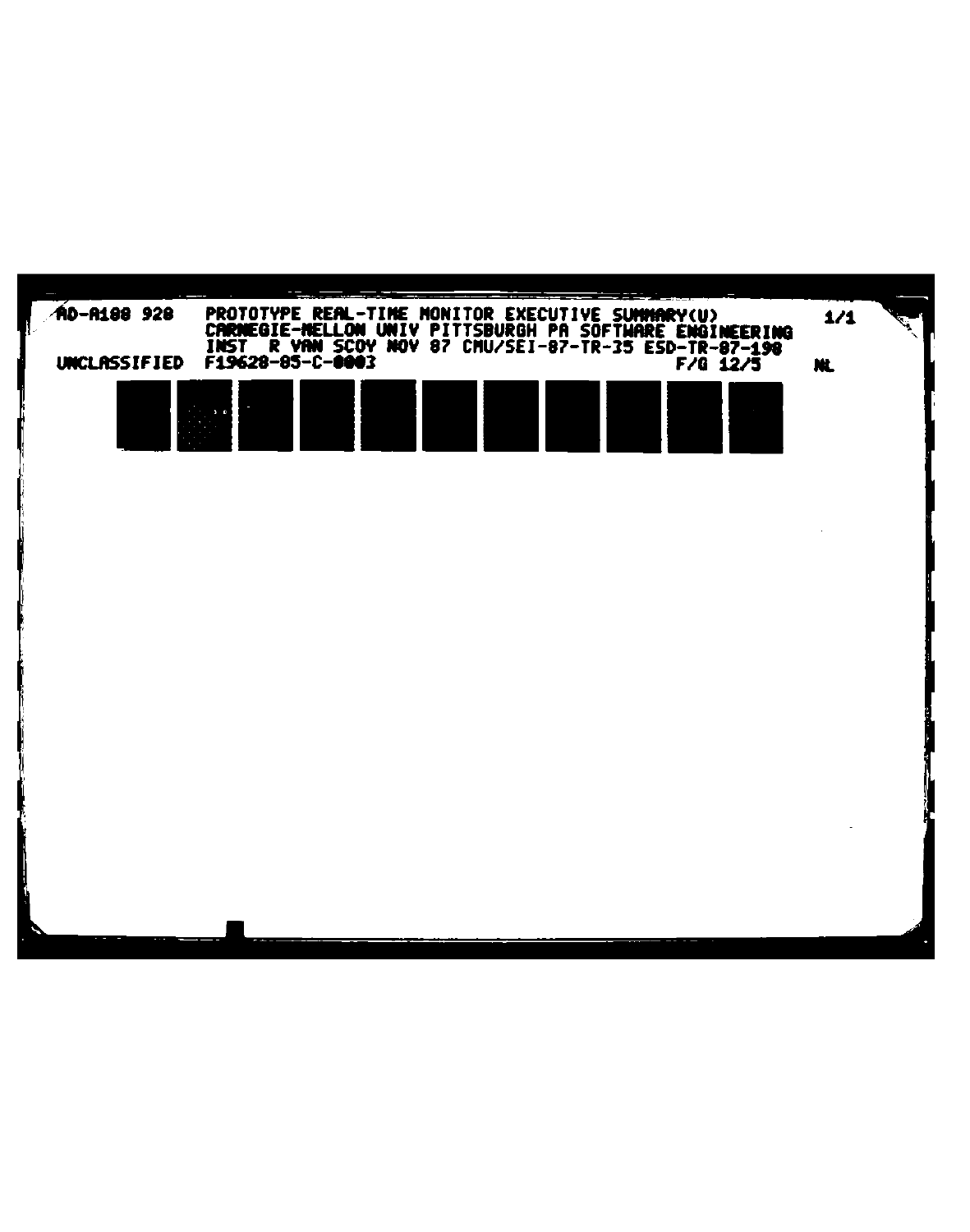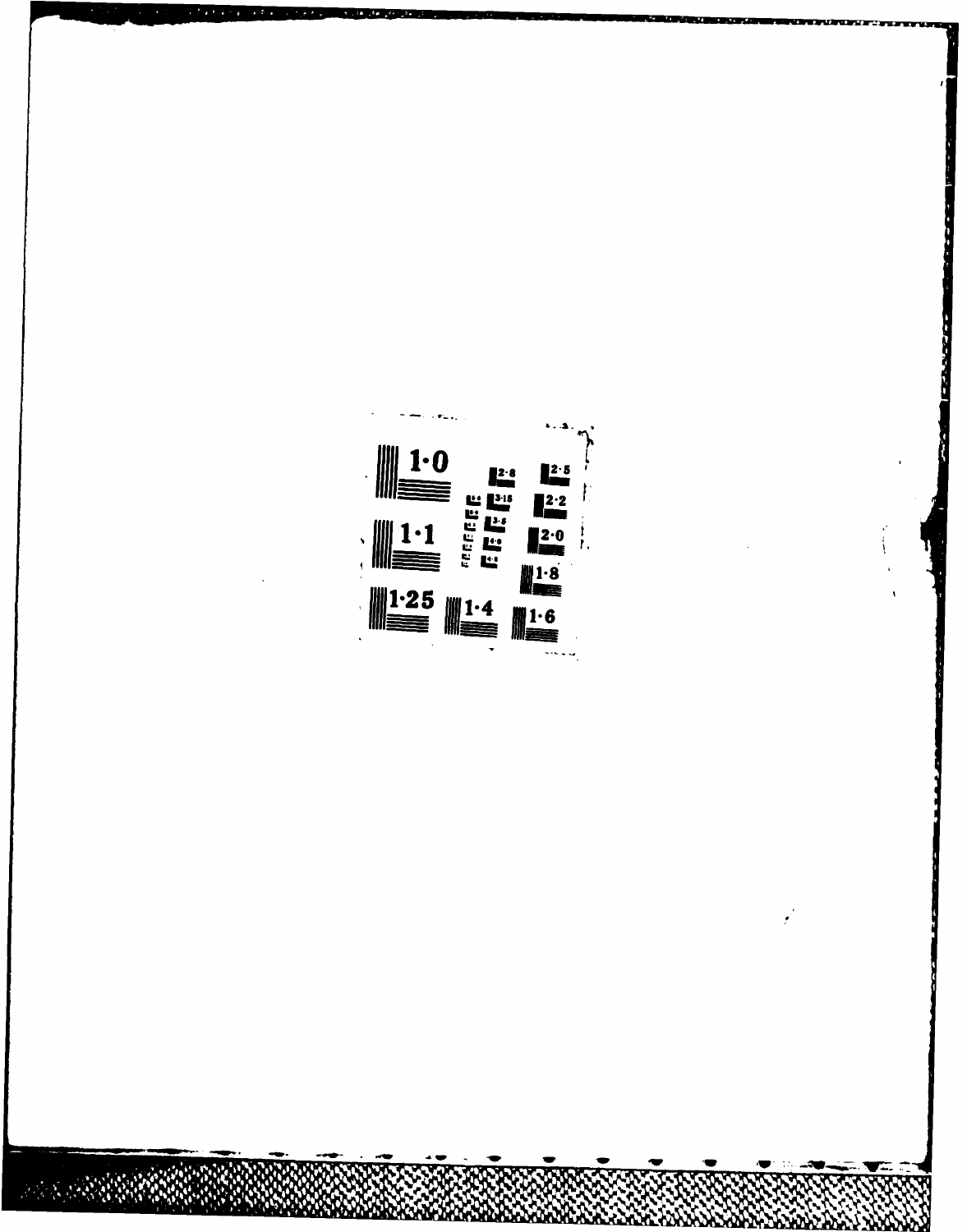

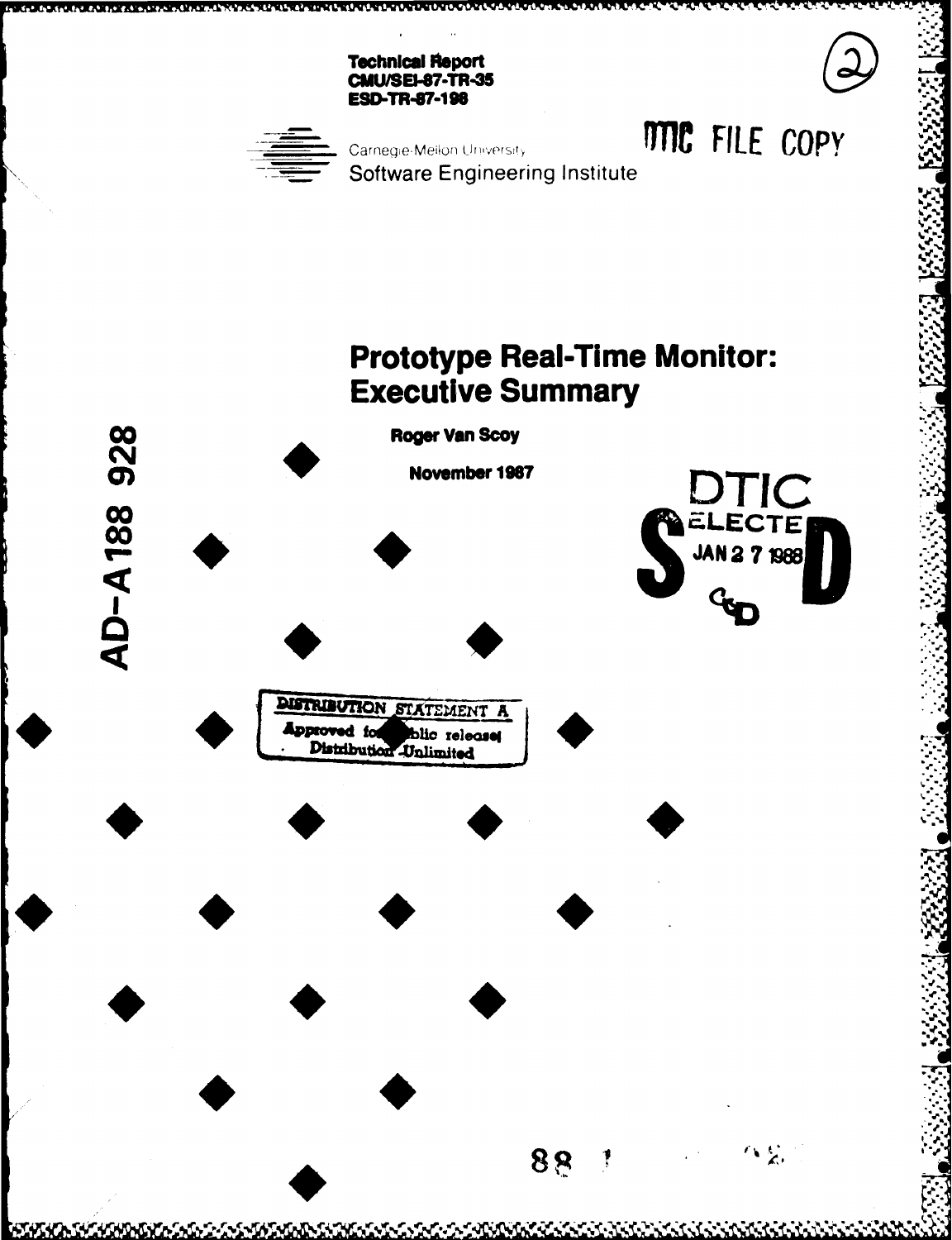# アンスト しょうこう まんぐん あいこう アンプラン あくくくくくつ 19992233 22333339 23333339 33333334 234333339 2333333

# **Technical Report**

**CMU/SEI-87-TR-35 ESD-TR-87-198** November 1987

# **Prototype Real-Time Monitor: Executive Summary**

**R** 

M

R

R

F

 $\frac{8}{3}$ 

B

 $\mathbf{g}$ 

33

B

K

**B** 

P

i.

٦

# **Roger Van Scov**

Dissemination of Ada Software Engineering Technology



Approved for public release. Distribution unlimited.

**Software Engineering Institute Carnegie Mellon University** Pittsburgh, Pennsylvania 15213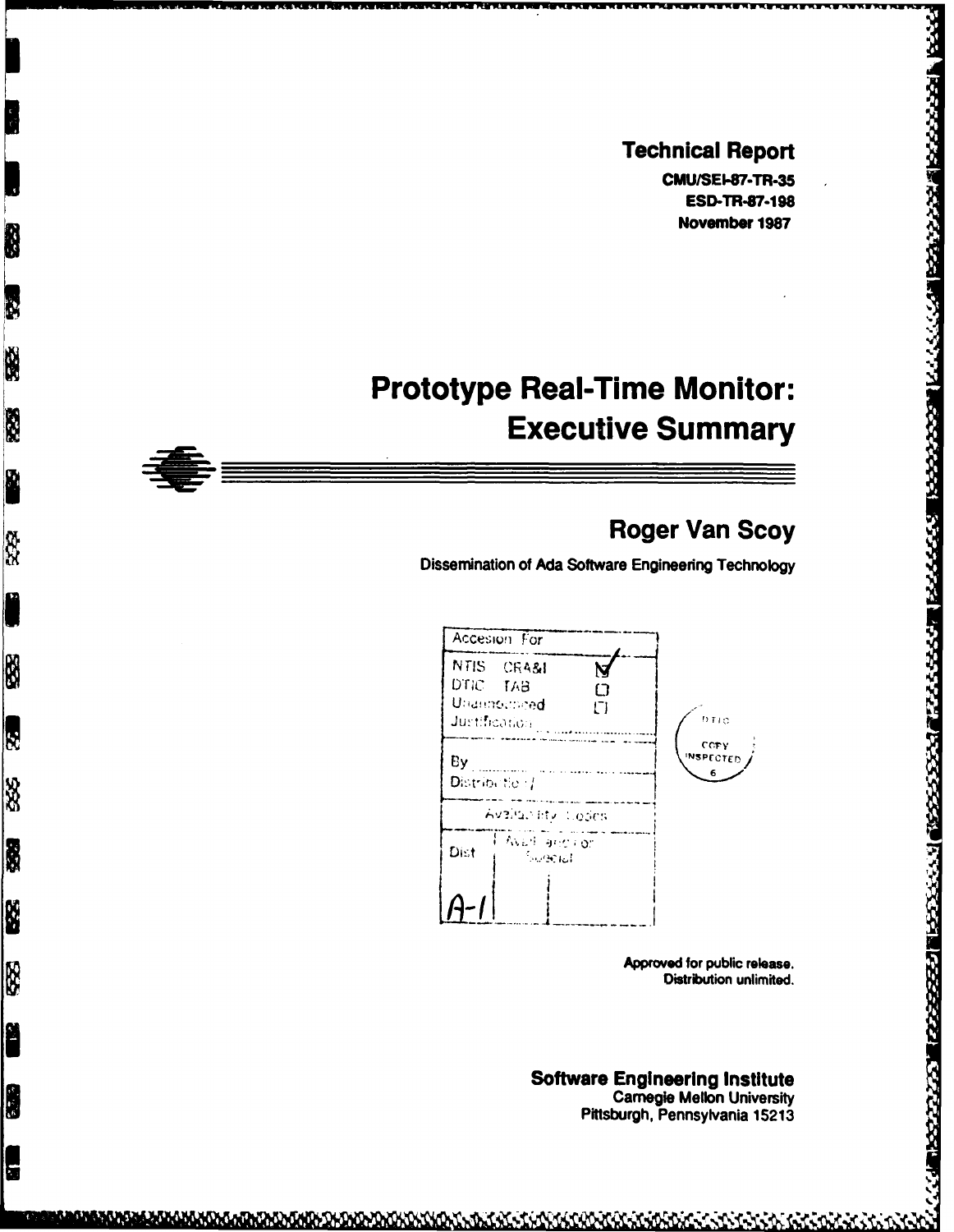This technical report was prepared for the

**SEI Joint Program Office ESD/XRS** Hanscom AFB, MA 01731

The ideas and findings in this report should not be construed as an official DoD position. It is published in the interest of scientific and technical information exchange.

### **Review and Approval**

This report has been reviewed and is approved for publication.

FOR THE COMMANDER

 $\sim$ Karl Shingler

**SEI Joint Program Office** 

**ADAQADA** 

This work was sponsored by the U.S. Department of Defense.

This document is available through the Defense Technical Information Center. DTIC provides access to and transfer of scientific and technical information for DoD personnel, DoD contractors and potential contractors, and other U.S. Government agency personnel and their contractors. To obtain a copy, please contact DTIC directly: Defense Technical<br>Information Center, Attn: FDRA, Cameron Station, Alexandria, VA 22304-6145.

Copies of this document are also available through the National Technical Information Services. For information on<br>ordering, please contact NTIS directly: National Technical Information Services, U.S. Department of Commerc

@ Ada is a registered trademark of the U.S. Government (Ada Joint Program Office).

**OURVOUUVO** 

**ACACACAMATADA**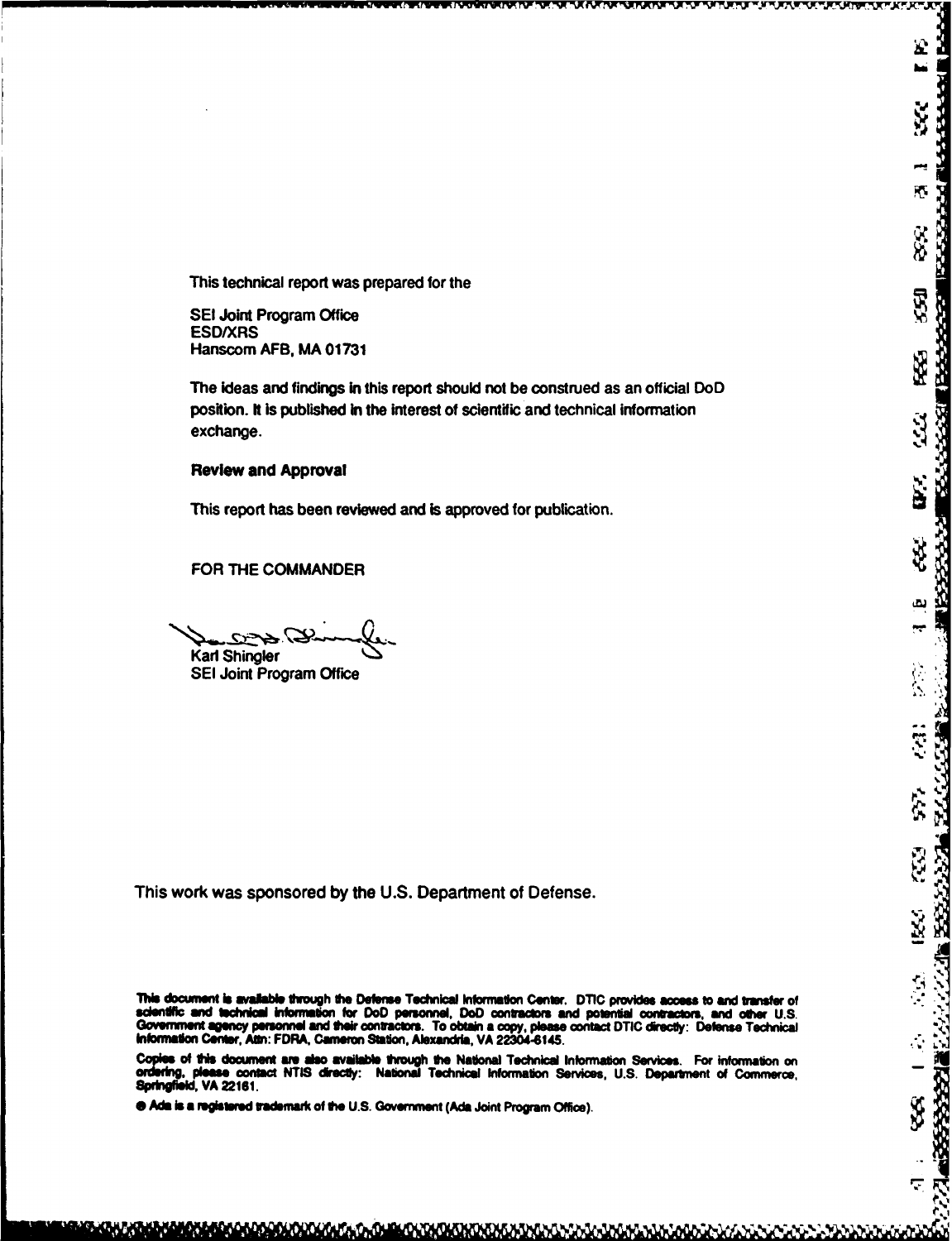# **Prototype Real-Time Monitor: Executive Summary**

### Context

B

N

i.<br>K

ı.<br>İs

**Recent** 

E

Ř

ķ

Es al

The task to study implementing a real-time monitor (RTM) resulted from the Software Engineering Institute's (SEI) involvement with the Ada® Simulator Validation Program (ASVP). The ASVP introduced us to the needs and constraints of real-time flight simulators. One of the goals of the<br>ASVP is to produce well-engineered designs that exhibit modularity, abstraction, information hiding, and that are well-documented, reliable, extensible, modular, and maintainable. The em-<br>bodiment of these attributes in the resulting Ada system introduces new problems to the flight simulator world, problems which do not exist in the traditional FORTRAN environment.

One problem is the ability to monitor the software of an executing simulator and to tune its performance dynamically at run time without Interfering unduly with the timing and control structure of the application. To do that requires knowledge of the organization of simulator memory and the ability to traverse this organization. Because FORTRAN common biocks are traditionally used in flight simulators, this knowledge is readily available. But when one attempts to impose abstraction and information hiding on top of Ada's control of the application's address space, the process of seeing Inside an executing application becomes difficult. **Add** to this the dynamic nature of Ada's run time memory management, Ada type constraints, and the need to operate in a distributed environment, and the problem is compounded.

The problem, then, is no longer one of simply looking at a static address map and locating the parameters of Interest. Indeed, with the size of current flight simulators, when the old Forth States of the o<br>Additional and below dealershed in the six of the old FORTRAND of the old FORTRAND is not unlimentally in the solutions are being stretched to their limits. But as we shall see, this problem is not unique to the flight simulator world (see Prototype Real-Time Monitor Requirements [1] for additional information on the constraints Imposed **by** a flight simulator on a monitor); rather, **it** is one specific instance of a more general problem: monitoring any system where the data to be studied are not known ahead of time.

The real-time monitor task was undertaken to address two specific technical questions raised **by**

- the ASVP contractors:<br>
1. How can user tools find, access, and display data hidden in the bodies of Ada<br>
applications?<br>
2. How can user tools be lavered on top of Ada applications? **1.** How can user tools find, access, and display data hidden in the bodies of Ada applications?
	- 2. How can user tools be layered on top of Ada applications?

The real-time monitor task resulted in the prototype documented **by** these reports because the **7 ASVP** contractors needed a monitor tool, but did not have the contract resources to develop one.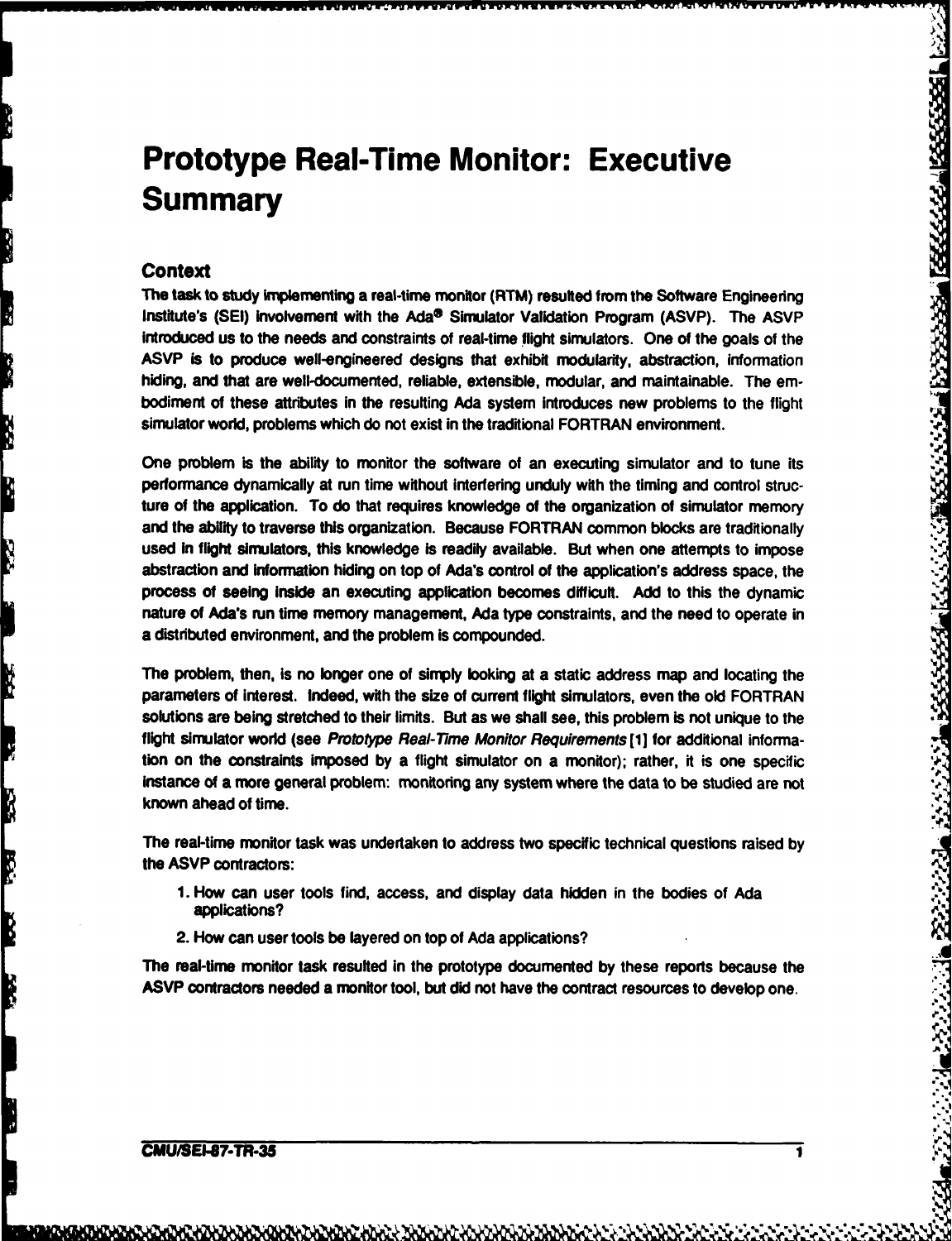### Results **-**

The major result of this task was a working prototype real-time monitor, built (using reusable parts) to test our technical solutions. The prototype was delivered to the **ASVP** contractors to use as they saw **fit. A** full set of documentation was developed to support their use of the prototype. These documents include:

- \* Prototype Real-Time Monitor: Requirements *111*
- \* Prototype Real- *Time* Monitor: *Users* Manual **13]**
- \* *Prototype* Real-Time Monitor: Design **[2]**
- Prototype Real-Time Monitor: **Ada** Code **[4]**

Again, the primary purpose of the prototype was to test technical solutions, specifically, solutions to the questions raised above:

**1.** How can user tools find, access, and display data hidden in the bodies of Ada applications?

We found that we could treat data addresses as abstractions and still use them to access memory (once an address was computed, discussed below). Once *the* data was acquired, *it was easily converted into displayable form using (text\_io)*.

2. How can user tools **be** layered on top of Ada applications?

For tools that require address information about Ada objects, certain *limited* address information is available within *the* language **(if** one is willing to tolerate a large amount of hand crafting). However, automation of these tools requires access to compiler and linker generated *information* on memory allocation. Currently no compiler makes this *information* available. This problem *is* not peculiar to software monitors, but comes up again on other tools that need address information (such as<br>*performance analyzers, hardware monitoring devices, and program partition tools)*.

### Other Issues

During the development of the prototype RTM, several significant side issues were uncovered, but which were beyond the scope of the RTM task to pursue:

- **1.** The role of reusable components (which were extensively used in the RTM development process) and their impact on design and implementation (to be discussed in a future paper).
- 2. The use of object oriented requirements analysis and its impact on software design.
- **3.** The buffering scheme developed for the prototype RTM has potential utility in other applications (to be discussed in a future paper).

### Nature of the Prototype

The prototype real-time monitor is just that: a prototype. To bring the prototype up to a **fully** capable **RTM** would require:

- \* Complete Implementation of all requirements documented In the **Prototype** Real-*Time* Monitor: Requirements **[1).**
- Comprehensive testing and evaluation of the RTM.
- Integration Into a real-time application for performance tuning.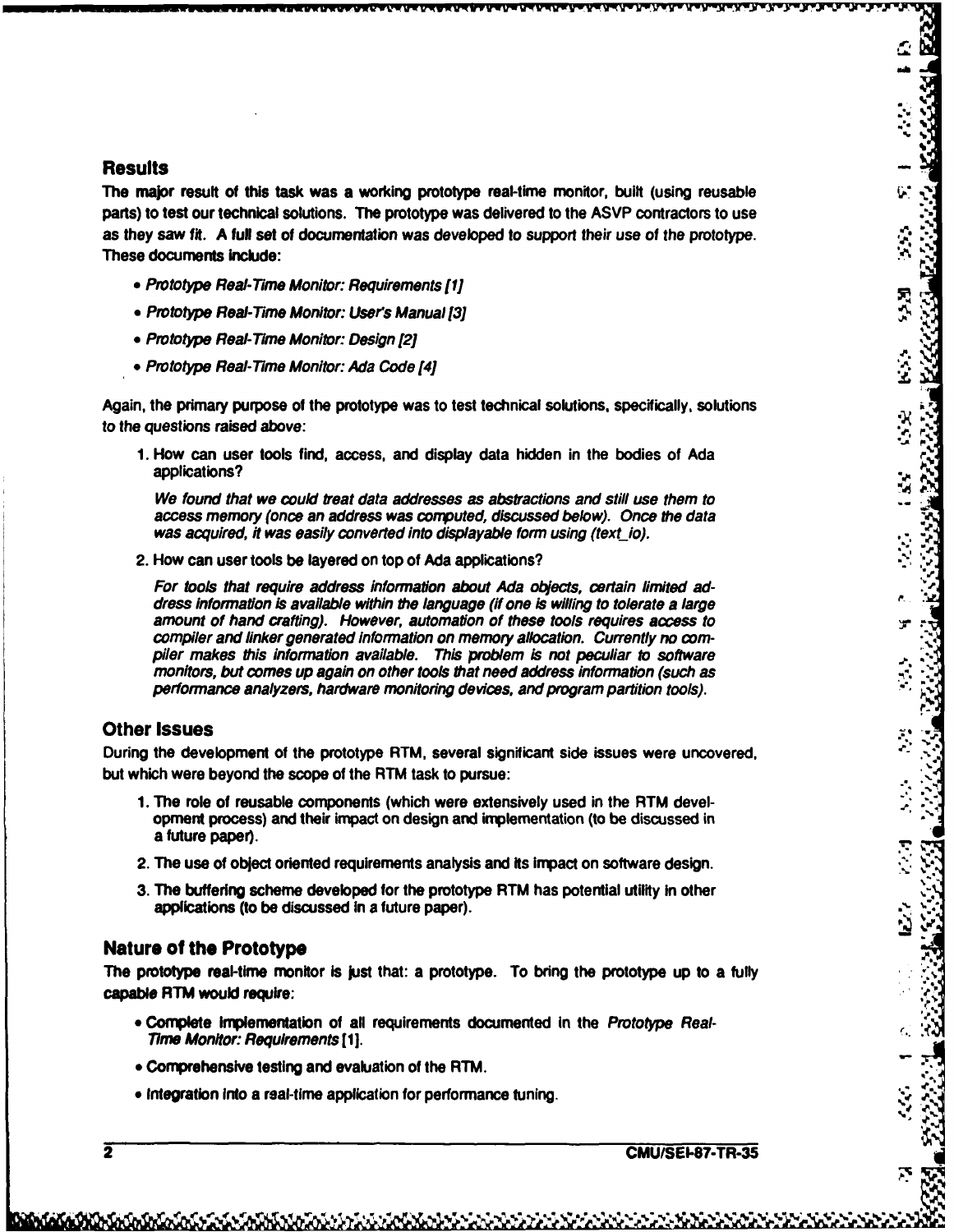The prototype RTM is intended to be a simple tool that can easily be rehosted and extended. It is not **Wnended** to **be** an example of what a well-documented system should Include. Since **It** was a prototyping effort, no standard documentation or development methods were applied, nor did we attempt to solve all the traditional "monitor" problems (determinism, predictability, interference, etc.).

É

**B** 

R

 $\ddot{\mathbf{g}}$ 

 $\overline{53}$ 

**R** 

R

8

IS.

 $\mathbb{R}$ 

R

**RE** 

E

J.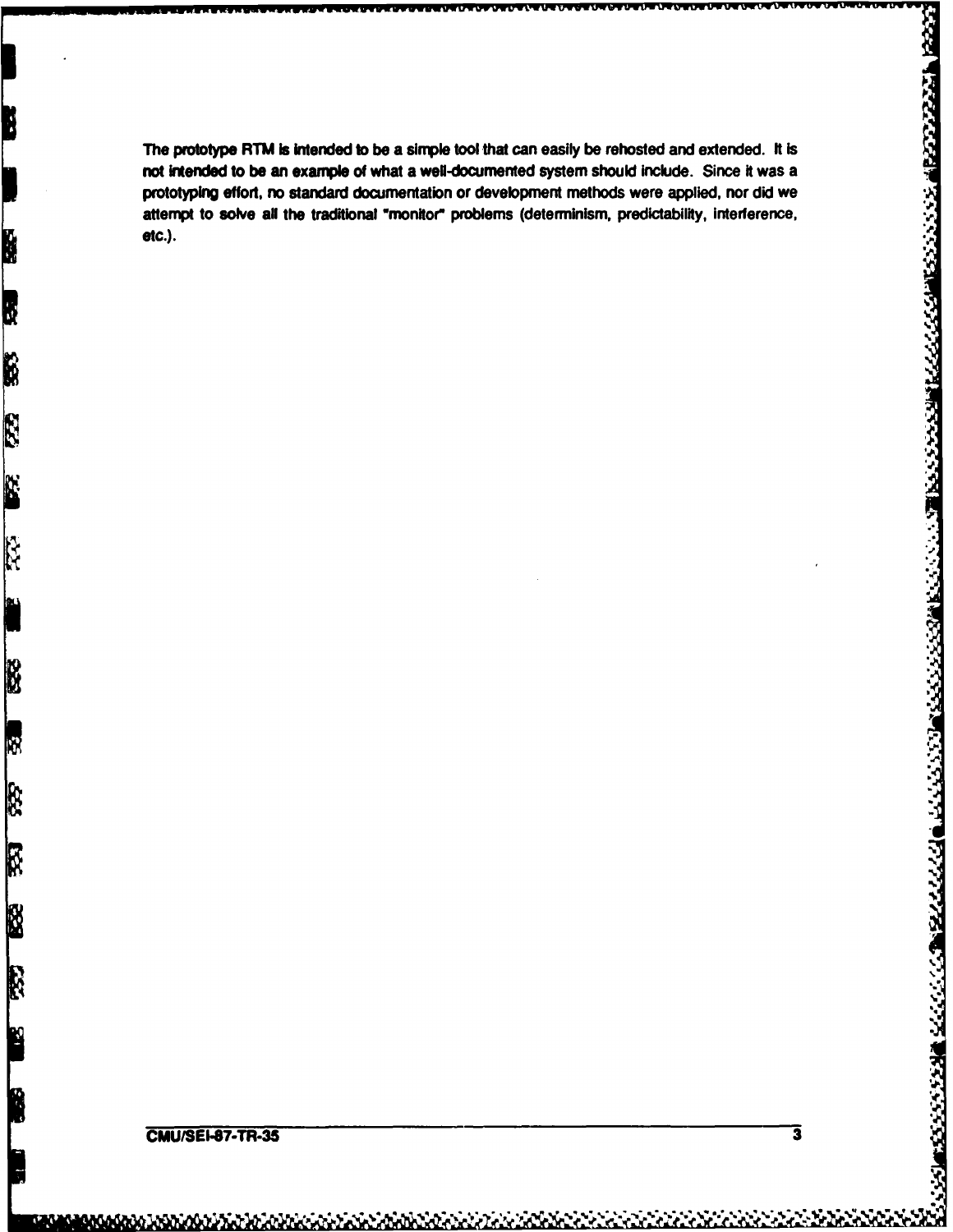| 73 J VO<br>۰۸۴.<br>المحافر<br>$\cdot$ |                  |
|---------------------------------------|------------------|
|                                       | $\mathbf{z}$     |
|                                       | $\mathbf{z}_i$   |
|                                       | $\frac{1}{2}$    |
|                                       | Ň                |
|                                       | <b>RES</b>       |
|                                       | 15 <sup>2</sup>  |
|                                       | <b>Recent</b>    |
|                                       | <b>GEX</b>       |
|                                       | 252              |
|                                       | <b>Juli</b>      |
|                                       | Ñ,               |
|                                       | $\vec{p}$        |
|                                       | $\sum_{i=1}^{n}$ |
|                                       | $\sum_{i=1}^{n}$ |
|                                       | $\mathbf{z}$     |
|                                       |                  |
|                                       |                  |
|                                       |                  |
| CMUCEL 07 TO 25                       |                  |

Ωħ.

71  $\ddot{\mathbf{x}}$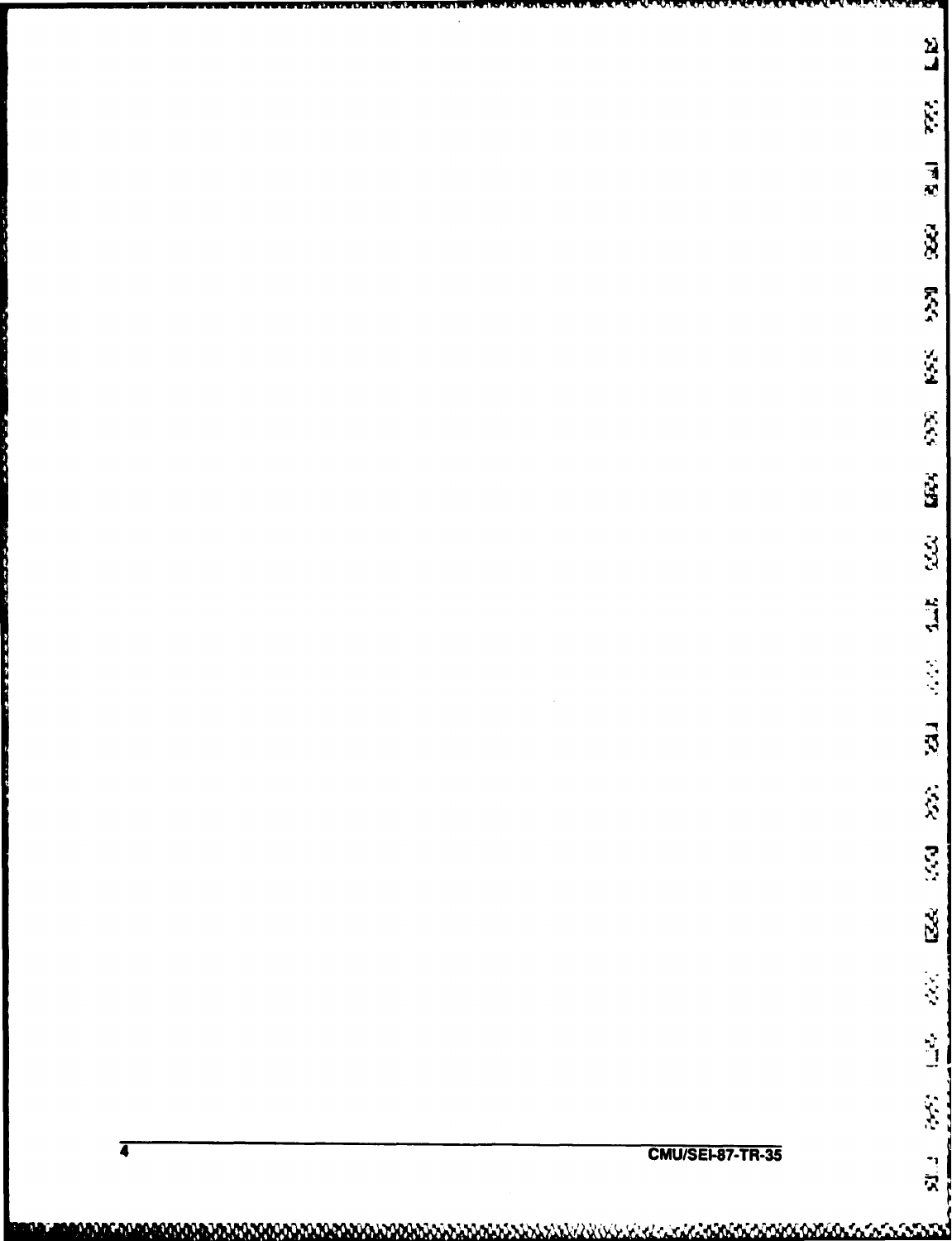# **Bibliography**

 $\begin{bmatrix} 1 \\ 2 \end{bmatrix}$ 

ļ.

**B** 

 $\overline{\mathbf{z}}$ 

**SEX** 

553

**IS** 

 $\overline{\mathbf{g}}$ 

L.

 $\frac{8}{2}$ 

**K** 

 $\hat{\mathcal{E}}$ 

 $\tilde{z}$ 

Š

8

I

\$X

**All** 

| $[1]$ | D'Ippolito, R., K. Lee, C. Plinta, M. Rissman and R. Van Scoy.<br>Prototype Real-Time Monitor: Requirements.                                                |  |
|-------|-------------------------------------------------------------------------------------------------------------------------------------------------------------|--|
|       | Technical Report CMU/SEI-87-TR-36, Software Engineering Institute,<br>November, 1987.                                                                       |  |
|       | <b>Summary:</b> This document is the set of requirements developed at the SEI to address<br>the needs for monitoring flight simulator software on the ASVP. |  |
| [2]   | Van Scoy, R., C. Plinta, T. Coddington, R. D'ippolito, K. Lee, and M. Rissman.<br>Prototype Real-Time Monitor: Design.                                      |  |
|       | Technical Report CMU/SEI-87-TR-38, Software Engineering Institute,                                                                                          |  |
|       | November, 1987.<br>Summary: This document contains the full description of the design and implemen-<br>tation of the prototype real-time monitor.           |  |
| [3]   | Van Scoy, R., C. Plinta, T. Coddington, R. D'ippolito, K. Lee, and M. Rissman.<br>Prototype Real-Time Monitor: User's Manual.                               |  |
|       | Technical Report SEI-CMU/SEI-87-TR-37, Software Engineering Institute,<br>November, 1987.                                                                   |  |
|       | <b>Summary:</b> This document contains the full description of the user interface for the<br>prototype real-time monitor.                                   |  |
| [4]   | Van Scoy, R.                                                                                                                                                |  |

**I.AJJ IWUWM** ~ ~ ~ ~ **U UIV** ~ **U** ~ **WU F** ~ ~ ~ **AUJ <sup>f</sup> iWUWrM** ~ ~ ~ Vr1VaW **V" \_** 

Prototype Real-Time Monitor: Ada Code. Technical Report **CMU/SEI-87-TR-39,** Software Engineering Institute, November, **1987.** Summary: This is the actual Ada code developed at the **SEI** for the real-time monitor.

### **CMUISEI-87-TR-35 5**

**BONDARYONONYAYAYAYAYAYAY**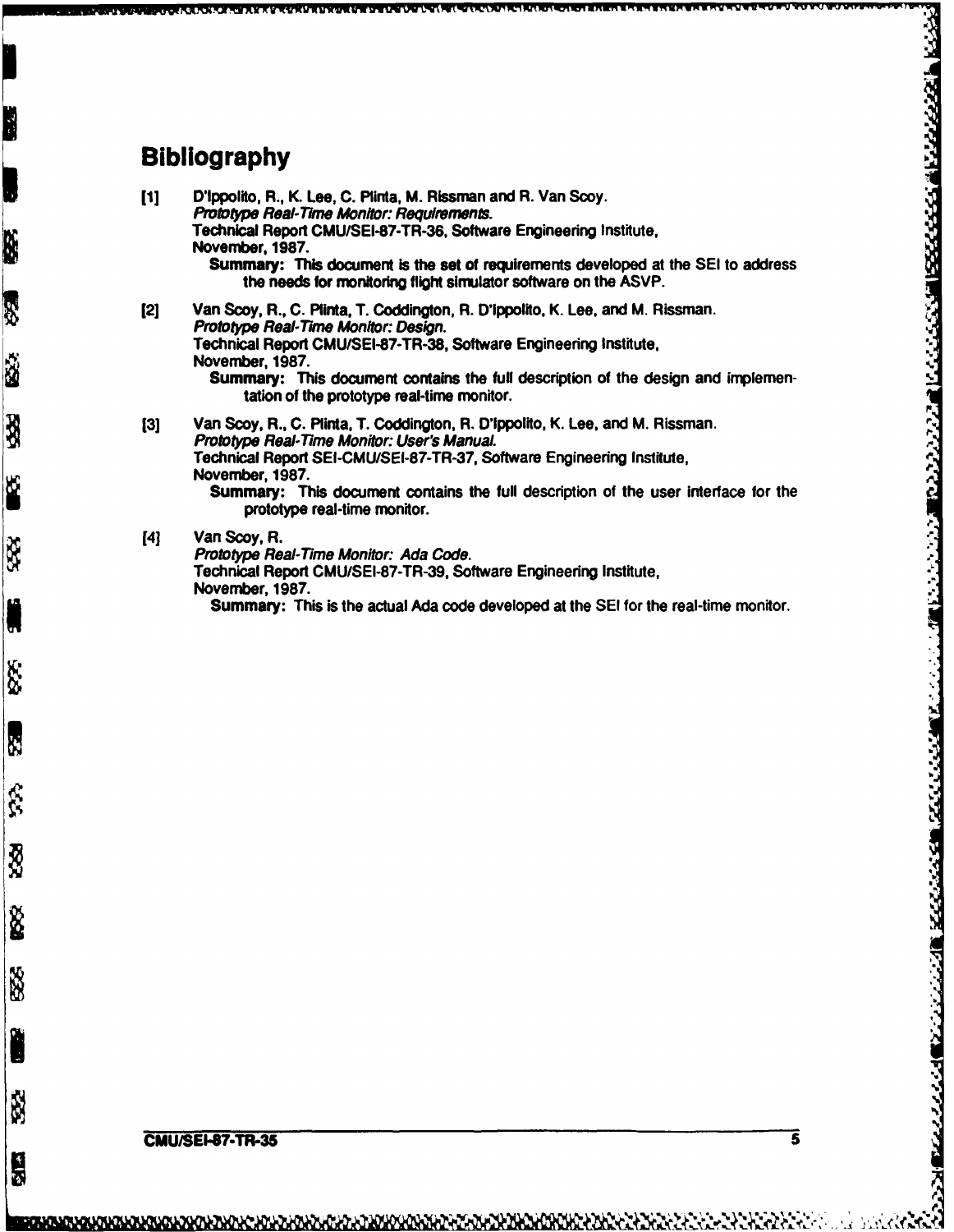| UNLIMITED. UNCLASSIFIED             |  |  |  |
|-------------------------------------|--|--|--|
| ECURITY CLASSIFICATION OF THIS PAGE |  |  |  |

E

 $\boldsymbol{\mathcal{B}}$ 

X

K

 $\boldsymbol{\mathsf{g}}$ 

**I** 

**ESS** ESS

22

क्ल

**RE** 

33

B

33

 $\mathbf{E}$ 

1909-2004 2005-2007-2008-2017-2018-2017-2018-2019

| ADA111918 |  |  |
|-----------|--|--|
|           |  |  |

REPORT **DOCUMENTATION PAGE**

| 14. REPORT SECURITY CLASSIFICATION                                                                                                                        |          | <b>KEPURT DUCUMENTATION PAGE</b>                                                                                                                                                                                                                                                                                                                                                                                                                                                                                                                                                                                                                                                                | <b>1b. RESTRICTIVE MARKINGS</b>                         |                             |                                  |                  |
|-----------------------------------------------------------------------------------------------------------------------------------------------------------|----------|-------------------------------------------------------------------------------------------------------------------------------------------------------------------------------------------------------------------------------------------------------------------------------------------------------------------------------------------------------------------------------------------------------------------------------------------------------------------------------------------------------------------------------------------------------------------------------------------------------------------------------------------------------------------------------------------------|---------------------------------------------------------|-----------------------------|----------------------------------|------------------|
| UNCLASSIFIED                                                                                                                                              |          |                                                                                                                                                                                                                                                                                                                                                                                                                                                                                                                                                                                                                                                                                                 | <b>NONE</b>                                             |                             |                                  |                  |
| 2a. SECURITY CLASSIFICATION AUTHORITY<br>N/A                                                                                                              |          |                                                                                                                                                                                                                                                                                                                                                                                                                                                                                                                                                                                                                                                                                                 | 3. DISTRIBUTION/AVAILABILITY OF REPORT                  | APPROVED FOR PUBLIC RELEASE |                                  |                  |
| 2b. DECLASSIFICATION/DOWNGRADING SCHEDULE                                                                                                                 |          |                                                                                                                                                                                                                                                                                                                                                                                                                                                                                                                                                                                                                                                                                                 |                                                         | DISTRIBUTION UNLIMITED      |                                  |                  |
| N/A                                                                                                                                                       |          |                                                                                                                                                                                                                                                                                                                                                                                                                                                                                                                                                                                                                                                                                                 |                                                         |                             |                                  |                  |
| 4. PERFORMING ORGANIZATION REPORT NUMBER(S)                                                                                                               |          |                                                                                                                                                                                                                                                                                                                                                                                                                                                                                                                                                                                                                                                                                                 | 5. MONITORING ORGANIZATION REPORT NUMBER(S)             |                             |                                  |                  |
| $CMU/SEI-87-TR-35$                                                                                                                                        |          |                                                                                                                                                                                                                                                                                                                                                                                                                                                                                                                                                                                                                                                                                                 | $ESD-TR-87-198$                                         |                             |                                  |                  |
| <b>64 NAME OF PERFORMING ORGANIZATION</b>                                                                                                                 |          | <b>6b. OFFICE SYMBOL</b>                                                                                                                                                                                                                                                                                                                                                                                                                                                                                                                                                                                                                                                                        | 78. NAME OF MONITORING ORGANIZATION                     |                             |                                  |                  |
|                                                                                                                                                           |          | (If applicable)                                                                                                                                                                                                                                                                                                                                                                                                                                                                                                                                                                                                                                                                                 |                                                         |                             |                                  |                  |
| SOFTWARE ENGINEERING INSTITUTE                                                                                                                            |          | <b>SEI</b>                                                                                                                                                                                                                                                                                                                                                                                                                                                                                                                                                                                                                                                                                      |                                                         | SEI JOINT PROGRAM OFFICE    |                                  |                  |
| 6c. ADDRESS (City, State and ZIP Code)<br>CARNEGIE MELLON UNIVERSITY                                                                                      |          |                                                                                                                                                                                                                                                                                                                                                                                                                                                                                                                                                                                                                                                                                                 | 7b. ADDRESS (City, State and ZIP Code)<br>ESD/XRS1      |                             |                                  |                  |
| PITTSBURGH, PA 15213                                                                                                                                      |          |                                                                                                                                                                                                                                                                                                                                                                                                                                                                                                                                                                                                                                                                                                 |                                                         |                             | HANSCOM AIR FORCE BASE, MA 01731 |                  |
|                                                                                                                                                           |          |                                                                                                                                                                                                                                                                                                                                                                                                                                                                                                                                                                                                                                                                                                 |                                                         |                             |                                  |                  |
| <b>&amp;. NAME OF FUNDING/SPONSORING</b><br><b>ORGANIZATION</b>                                                                                           |          | <b>8b. OFFICE SYMBOL</b><br>(If applicable)                                                                                                                                                                                                                                                                                                                                                                                                                                                                                                                                                                                                                                                     | 9. PROCUREMENT INSTRUMENT IDENTIFICATION NUMBER         |                             |                                  |                  |
| SEI JOINT PROGRAM OFFICE                                                                                                                                  |          | SEI JPO                                                                                                                                                                                                                                                                                                                                                                                                                                                                                                                                                                                                                                                                                         | F1962885C0003                                           |                             |                                  |                  |
| <b>Bc. ADDRESS (City, State and ZIP Code)</b>                                                                                                             |          |                                                                                                                                                                                                                                                                                                                                                                                                                                                                                                                                                                                                                                                                                                 | 10. SOURCE OF FUNDING NOS.                              |                             |                                  |                  |
| CARNEGIE MELLON UNIVERSITY                                                                                                                                |          |                                                                                                                                                                                                                                                                                                                                                                                                                                                                                                                                                                                                                                                                                                 | <b>PROGRAM</b>                                          | <b>PROJECT</b>              | <b>TASK</b>                      | <b>WORK UNIT</b> |
| SOFTWARE ENGINEERING INSTITUTE JPO                                                                                                                        |          |                                                                                                                                                                                                                                                                                                                                                                                                                                                                                                                                                                                                                                                                                                 | ELEMENT NO.                                             | NO.                         | NO.                              | NO.              |
| PITTSBURGH. PA 15213<br>11. TITLE (Include Security Classification)                                                                                       |          |                                                                                                                                                                                                                                                                                                                                                                                                                                                                                                                                                                                                                                                                                                 |                                                         | N/A                         | N/A                              | N/A              |
|                                                                                                                                                           |          | PROTOTYPE REAL-TIME MONITOR: EXECUTIVE SUMMADY                                                                                                                                                                                                                                                                                                                                                                                                                                                                                                                                                                                                                                                  |                                                         |                             |                                  |                  |
|                                                                                                                                                           |          |                                                                                                                                                                                                                                                                                                                                                                                                                                                                                                                                                                                                                                                                                                 |                                                         |                             |                                  |                  |
|                                                                                                                                                           |          |                                                                                                                                                                                                                                                                                                                                                                                                                                                                                                                                                                                                                                                                                                 |                                                         |                             |                                  |                  |
| 12. PERSONAL AUTHORISI                                                                                                                                    |          |                                                                                                                                                                                                                                                                                                                                                                                                                                                                                                                                                                                                                                                                                                 |                                                         |                             |                                  |                  |
| 13a. TYPE OF REPORT<br><b>FINAL</b><br>15. SUPPLEMENTARY NOTATION                                                                                         | FROM _   | <b>13b. TIME COVERED</b><br>$T$ o $_{-}$                                                                                                                                                                                                                                                                                                                                                                                                                                                                                                                                                                                                                                                        | 14. DATE OF REPORT (Yr., Mo., Day)<br>NOVEMBER 1987     |                             | <b>15. PAGE COUNT</b><br>14      |                  |
| 17.<br><b>COSATI CODES</b><br><b>FIELD</b><br><b>GROUP</b>                                                                                                | SUB. GR. | 18. SUBJECT TEAMS (Continue on reverse if necessary and identify by block number)<br><b>TOOL</b>                                                                                                                                                                                                                                                                                                                                                                                                                                                                                                                                                                                                | ADA, REUQIREMENTS, REAL-TIME MONITOR, FLIGHT SIMULATOR, |                             |                                  |                  |
|                                                                                                                                                           |          | 19. ABSTRACT (Continue on reverse if necessary and identify by block number)                                                                                                                                                                                                                                                                                                                                                                                                                                                                                                                                                                                                                    |                                                         |                             |                                  |                  |
|                                                                                                                                                           |          | FIHE TASK TO STUDY IMPLEMENTING A REAL-TIME MONITOR (RTM) RESULTED FROM THE SOFTWARE<br>ENGINEERING INSTITUTE'S (SEI) INVOLVEMENT WITH THE ADA SIMULATOR VALIDATION PROGRAM<br>(ASVP). THE ASVP INTRODUCED US TO THE NEEDS AND CONSTRAINTS OF REAL-TIME FLIGHT<br>SIMULATORS. ONE OF THE GOALS OF THE ASVP IS TO PRODUCE WELL-ENGINEERED DESIGNS<br>THAT EXHIBIT MODULARITY, ABSTRACTION, INFORMATION HIDING, AND THAT ARE WELL-DOCUMENTED,<br>RELIABLE, EXTENSIBLE, MODULAR, AND MAINTAINABLE. THE EMBODIMENT OF THESE ATTRIBUTES<br>IN THE RESULTING ADA SYSTEM INTRODUCES NEW PROBLEMS TO THE FLIGHT SIMULATOR WORLD,<br>PROBLEMS WHICH DO NOT EXIST IN THE TRADITIONAL FORTRAM ENVIRONMENT. |                                                         |                             |                                  |                  |
| OF ADA APPLICATIONS?<br>20. DISTRIBUTION/AVAILABILITY OF ABSTRACT                                                                                         |          | THIS REPORT SUMMARIZES THE HISTORY, GOALS, AND CONCLUSIONS OF THE PROTOTYPE REAL-TIME<br>MONITOR DEVELOPMENT EFFORT. THIS EFFORT WAS UNDERTAKEN TO ADDRESS TWO SPECIFIC<br>TECHNICAL QUESTIONS: 1) HOW CAN USER TOOLS FIND, ACCESS, AND DISPLAY DATA HIDDEN<br>IN THE BODIES OF ADA APPLICATIONS? AND 2) HOW CAN USER TOOLS BE LAYERED ON TOP                                                                                                                                                                                                                                                                                                                                                   |                                                         |                             |                                  |                  |
|                                                                                                                                                           |          |                                                                                                                                                                                                                                                                                                                                                                                                                                                                                                                                                                                                                                                                                                 | 21. ABSTRACT SECURITY CLASSIFICATION                    |                             |                                  |                  |
| UNCLASSIFIED/UNLIMITED $\overline{\mathbf{\Omega}}$ SAME AS RPT. $\square$ DTIC USERS $\overline{\mathbf{\Omega}}$<br>22a. NAME OF RESPONSIBLE INDIVIDUAL |          |                                                                                                                                                                                                                                                                                                                                                                                                                                                                                                                                                                                                                                                                                                 | 22b. TELEPHONE NUMBER                                   | UNCLASSIFIED, UNLIMITED     | 22c. OFFICE SYMBOL               |                  |

<u> DIBINERIA DI MANAZIA DI SE</u>